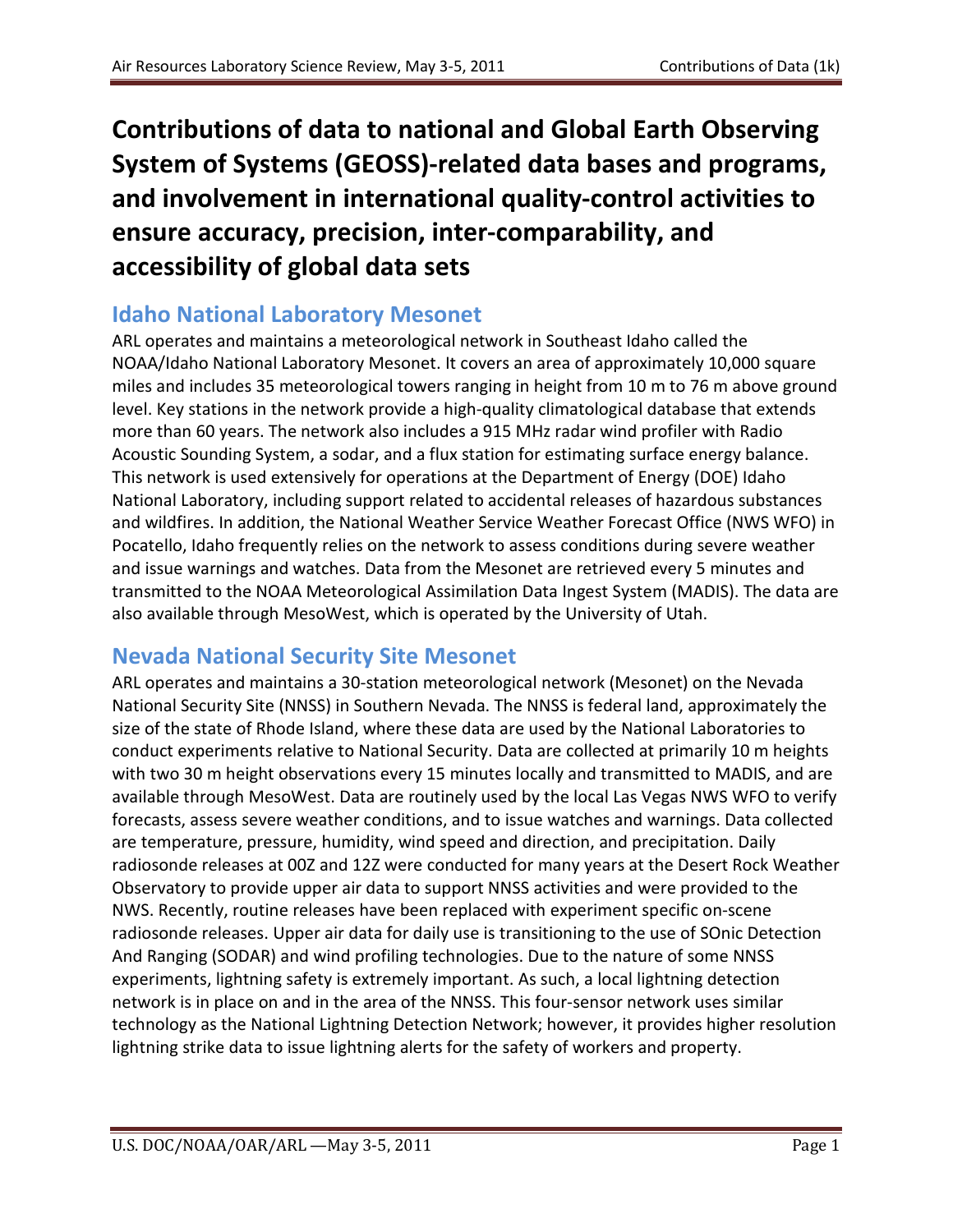#### **U.S. Climate Reference Network**

The U.S. Climate Reference Network (USCRN) provides the United States with a climate variation and change monitoring network that meets national commitments to monitor and document climate change and variability for the conterminous United States (CONUS), Alaska and Hawaii. ARL is one of three NOAA offices cooperating in the USCRN program. ARL provides the engineering design and measurement capabilities and expertise for the stations, including the deployment and maintenance of the sites and regular calibration of the sensors. ARL also provides analysis of emerging sensor technologies for future applications. The USCRN consists of 114 stations in the CONUS and an additional 6 stations installed in Alaska (a total of 29 stations are planned) and 2 in Hawaii.

Each station is strategically placed away from urban and suburban influences to avoid any possible misinterpretation of changes observed. The USCRN reports multiple observations per hour for surface air temperature and precipitation. This temporal resolution of the data provides additional climate information, such as precipitation intensity and duration of extreme events. Other data collected include wind speed, solar radiation, and infrared surface temperature. More recently, the USCRN stations are being equipped with soil moisture, soil temperature, and relative humidity sensors, which are supported by the National Integrated Drought Information System. High quality data for all sites in near-real time are provided by NOAA's National Climatic Data Center.

#### **Regional United States Climate Reference Network**

Following the successful implementation of the USCRN, ARL has begun assisting with the modernization of the U.S. Historical Climatology Network, known as the Regional United States Climate Reference Network (RUSCRN). This Network was established more than 100 years ago to assist in the detection of regional climate change by collecting monthly averages of maximum, minimum, and mean temperatures and total precipitation. As the network has matured, NOAA designated the RUSCRN for modernization to better meet its mission of providing the nation with data regarding the state of a region's climate quality. To ensure the most accurate data are collected throughout the network, ARL is participating in a pilot project to add 141 new stations in the southwest climate region. The pilot project is part of NOAA's goal to modernize 1,000 of its existing 1,221 stations. ARL is leading the installation, calibration and maintenance of the new, automated stations that will collect temperature and precipitation data every 5 minutes. Each new station includes triple redundant temperature and precipitation sensors for reliability. Additionally, the station is expandable to allow for any future interest in measuring soil temperature, soil moisture, snowfall and snow depth. The first 10 stations were turned on in October, 2009 with additional stations expected to come online bi-monthly through 2011. The ultimate goal is for both the RUSCRN and the USCRN to work together to deliver accurate, high-quality data to users studying climate trends.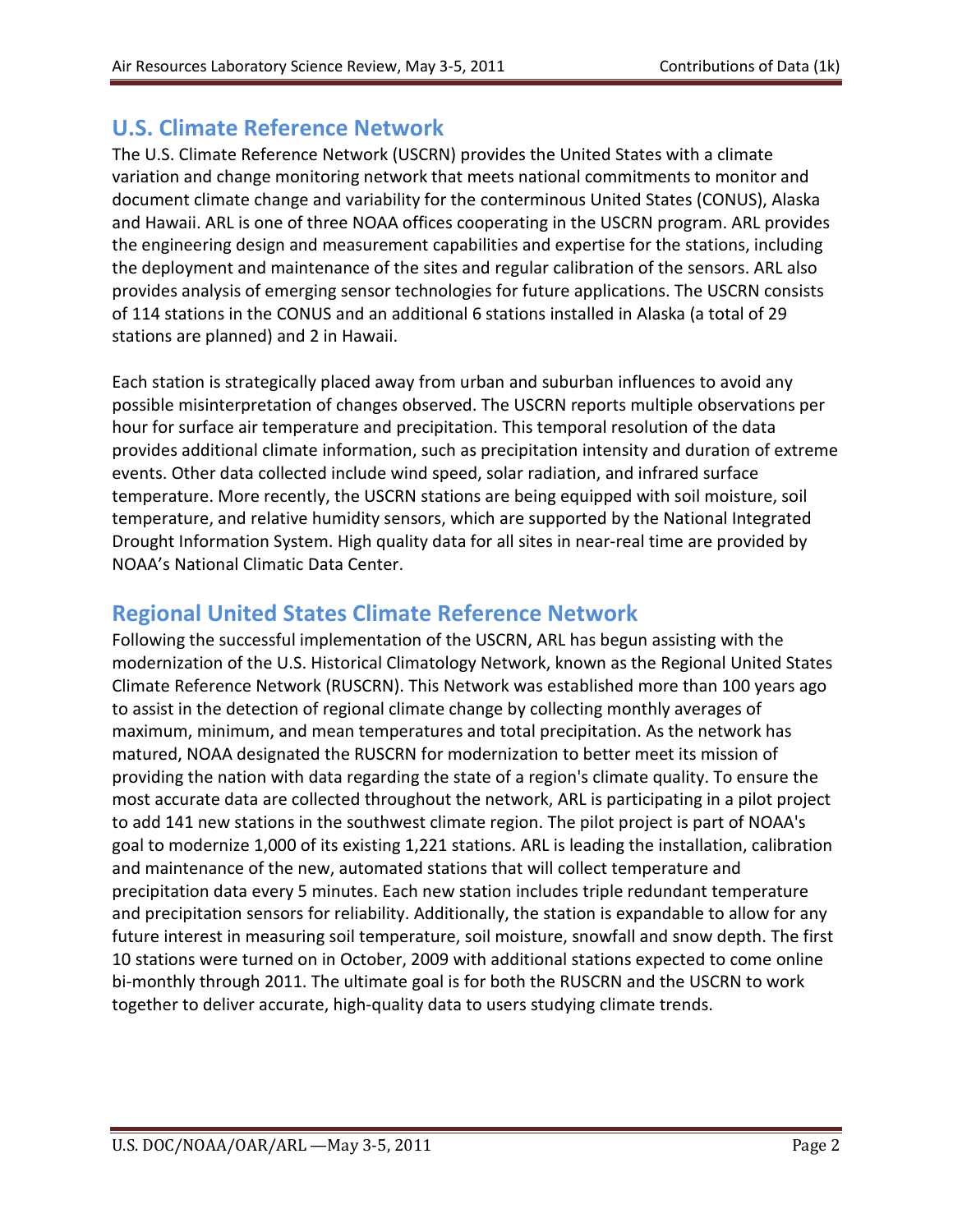## **Surface Energy Budget Network**

Measurements of the components of the surface energy budget are obtained at a total of seven sites, representing the most dominant ecosystems in the climate zones of the U.S. Observations from these sites are needed to understand how the various regional surface types (forest, grasslands, crops, deserts, water) absorb and/or reflect the solar and infrared radiant energy and how that energy is partitioned into sensible, latent and ground heat fluxes. Observing these fundamental processes will provide a predictive understanding of the role of land-surface feedbacks in the global climate system and will guide regional and global modeling activities. Improvements in prediction capabilities will provide better information for management of water resources as well as improved planning in managing typical power generating resources in the U.S. and contribute to the development of solar alternative energy capabilities for the nation.

Observations include the measurement of all important variables that describe the climate processes at the land surface interface. This includes the measurement of all radiative components (short and longwave radiation), heat fluxes including evapotranspiration and  $CO<sub>2</sub>$ fluxes, and other terrestrial measurements such as soil moisture and soil temperature.

#### **National Atmospheric Deposition Program Networks**

The National Trends Network (NTN) of National Atmospheric Deposition Program (NADP) began operation in 1978 with the goal of providing data on the amounts, trends, and geographic distributions of acids, nutrients, and base cations in precipitation. The NTN network currently has 250 sites that collect data using a weekly sampling protocol. ARL joined the NTN in 1980 and sponsored a number of stations over the years. ARL has been an active partner for the past 30 years and is currently sponsoring 2 NTN stations.

The Atmospheric Integrated Research Monitoring Network (AIRMoN) is another network of NADP. It is supported by ARL and joined NADP in 1992. Currently AIRMoN consists of seven sites measuring the same chemical constituents as NTN but on a daily sampling protocol rather than weekly. These higher temporal resolution samples enhance researchers' ability to evaluate how emissions affect precipitation chemistry using computer simulations of atmospheric transport and pollutant removal. AIRMoN also allows for evaluation of alternative sample collection and preservation methods. Five of the seven sites have been in operation since 1976, when they operated under a different federal program.

The Mercury Deposition Network (MDN) is a third network that joined NADP in 1996. MDN consists of over 100 sites across the United States and Canada, measuring total mercury, and for some sites methyl mercury as well, in precipitation. Researchers use MDN data to evaluate the role of precipitation as a source of mercury in water bodies with high concentrations of mercury in fish. ARL collaborates directly with MDN through the deliberate arrangement of several co-located, NOAA-sponsored, mercury dry deposition stations (part of the Atmospheric Mercury Network) with MDN stations.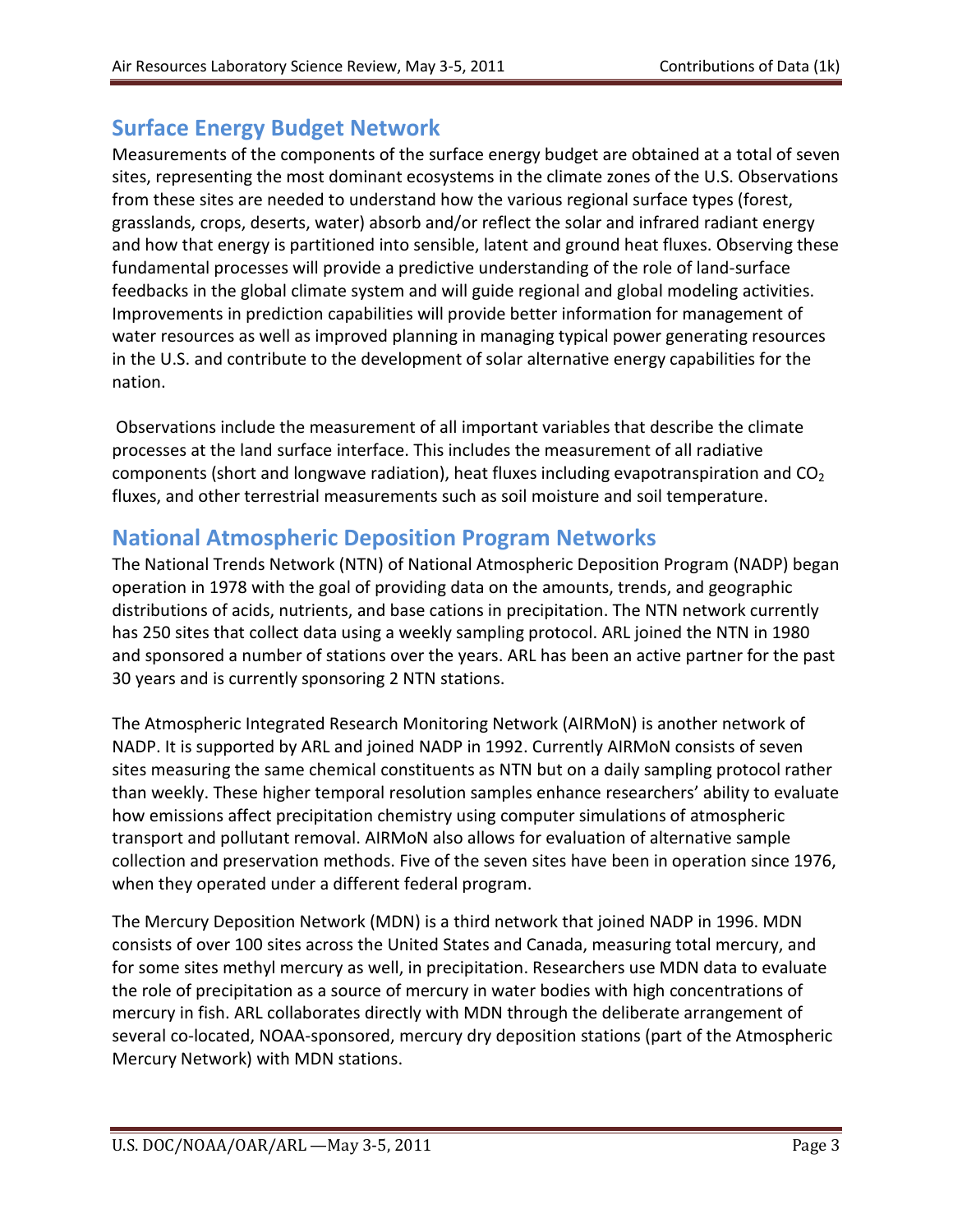The Atmospheric Mercury Network (AMNet) is the most recent addition to NADP. AMNet measures atmospheric mercury fractions which contribute to dry and total mercury deposition. ARL established and operates five of the current 21 stations in AMNet. ARL stations also collect additional trace gas measurements (sulfur dioxide, carbon monoxide, oxides of nitrogen), as well as meteorological information. All AMNet stations have automated continuous measuring systems that collect concentrations of atmospheric mercury species, concentrations of total mercury in precipitation, and meteorological measurements. Data are collected with standardized methods, with quality assured data archived in an online data base. ARL was a key contributor to the development and acceptance of AMNet as a formal network of NADP.

Data from the NADP wet deposition networks are quality assured and made available for electronic downloading free of charge by NADP. These data form the backbone of U.S. precipitation chemistry information and are used by the U.S. Environmental Protection Agency for regulatory decisions and policymaking, as well as by a host of users from Academia, Industry, and non-governmental organizations, and the World Meteorological Organization Global Atmosphere Watch. Data from the AMNet are made available via NADP with restrictions. For more information about this see:<http://nadp.sws.uiuc.edu/amn/data.aspx>

# **World Meteorological Organization (WMO) Committee on Instruments and Methods of Observation**

The Director of the ARL Atmospheric Turbulence and Diffusion Division was elected for a 4-year term as Vice President of the WMO Committee on Instruments and Methods of Observation (CIMO) at the 2010 CIMO management meeting held in Helsinki, Finland. The CIMO's mission is to promote and facilitate international standardization and compatibility of meteorological observing systems used by members within the WMO Global Observing System and to improve the quality of products and services of members. Over the next 4 years, CIMO will improve the quality and cost-effectiveness of surface based and upper air observing systems by initiating and participating in national tests and performing global intercomparisons. CIMO will provide recommendations on system performance, and guidance concerning improvements of instruments and methods of observation as well as suitable working references to WMO members and instrument manufacturers. These principles are facilitated by having international expert teams perform international standard intercomparisons, updating and contributing new technology used for meteorological measurements, and helping developing countries with capacity building and sustainability of long-term meteorological measurements.

# **Manual for the WMO, Global Atmosphere Watch (GAW) Precipitation Chemistry Program**

The GAW Precipitation Chemistry Program was developed to assure the harmonization of measurements conducted globally by various regional and national programs. Ultimately, this information should enable quantification of patterns and trends in the composition of atmospheric precipitation at global and regional scales, contributing to the improvement of our understanding of biogeochemical cycles of major chemical species and our assessment of longrange transport from major source areas. Late in 2004, a guidance manual was published to